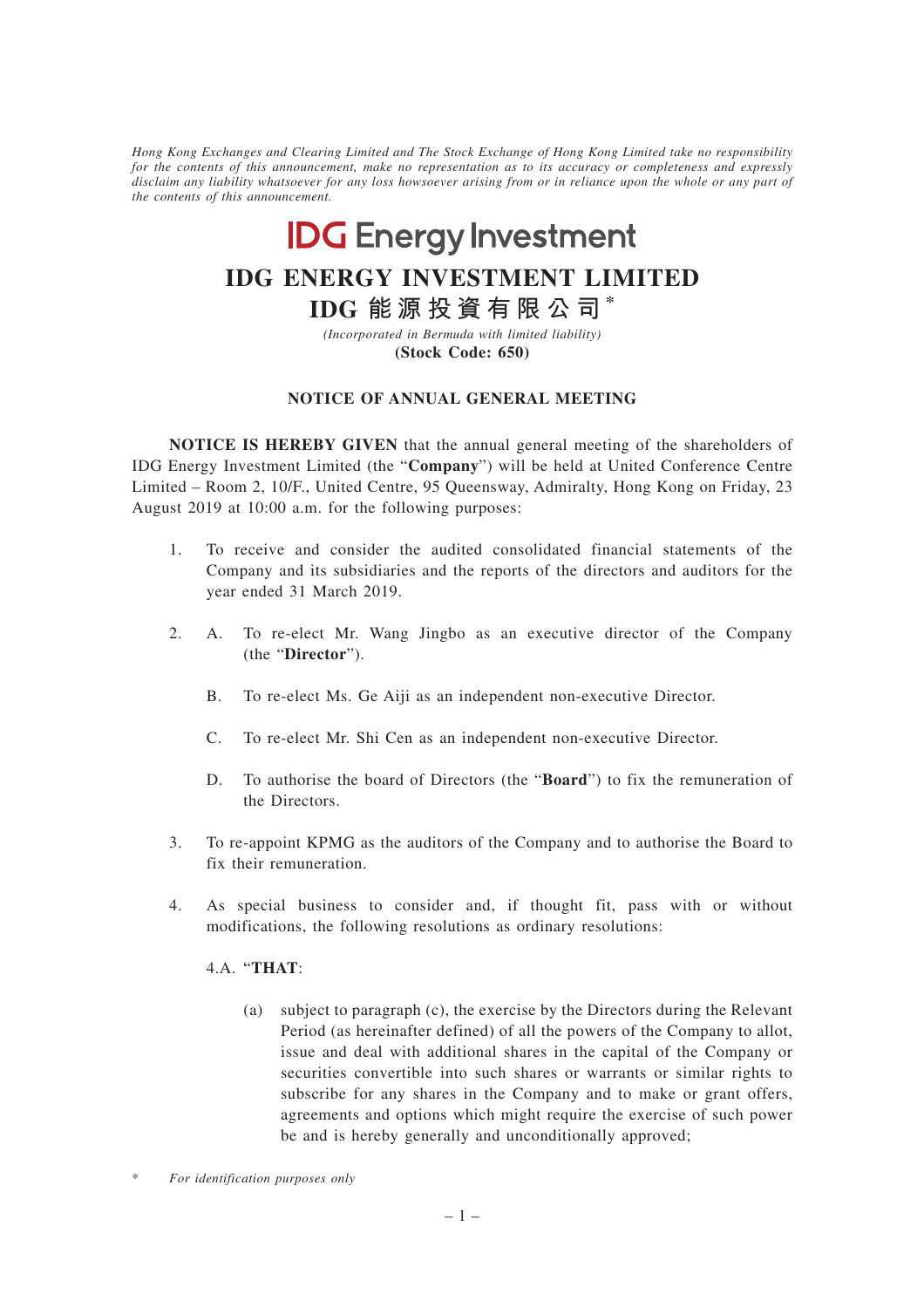- (b) the approval in paragraph (a) shall authorise the Directors during the Relevant Period to make or grant offers, agreements and options which would or might require the exercise of such power after the end of the Relevant Period;
- (c) the aggregate number of shares allotted or agreed conditionally or unconditionally to be allotted (whether pursuant to an option or otherwise) and issued by the Directors pursuant to the approval in paragraph (a), otherwise than pursuant to the shares of the Company issued as a result of a Rights Issue (as hereinafter defined) or pursuant to the exercise of options under the share option scheme or similar arrangement, or any scrip dividend or similar arrangement providing for the allotment of shares of the Company in lieu of the whole or part of the dividend on the shares of the Company in accordance with the Company's Bye-laws, shall not exceed 20 per cent. of the number of issued shares of the Company as at the date of passing of this resolution and the said approval shall be limited accordingly; and
- (d) for the purposes of this resolution:

"**Relevant Period**" means the period from the date of passing of this resolution until whichever is the earliest of:

- (i) the conclusion of the next annual general meeting of the Company;
- (ii) the expiration of the period within which the next annual general meeting of the Company is required by the Bye-laws of the Company or any applicable laws of Bermuda to be held; or
- (iii) revocation or variation of the authority given under this resolution by ordinary resolution of the shareholders of the Company in general meeting.

"**Rights Issue**" means an offer of shares open for a period fixed by the Directors to holders of shares of the Company on the register on a fixed record date in proportion to their holdings of such shares (subject to such exclusions or other arrangements as the Directors may deem necessary or expedient in relation to fractional entitlements or having regard to any restrictions or obligations under the laws of, or the requirements of, any recognised regulatory body or any stock exchange in any territory outside Hong Kong)."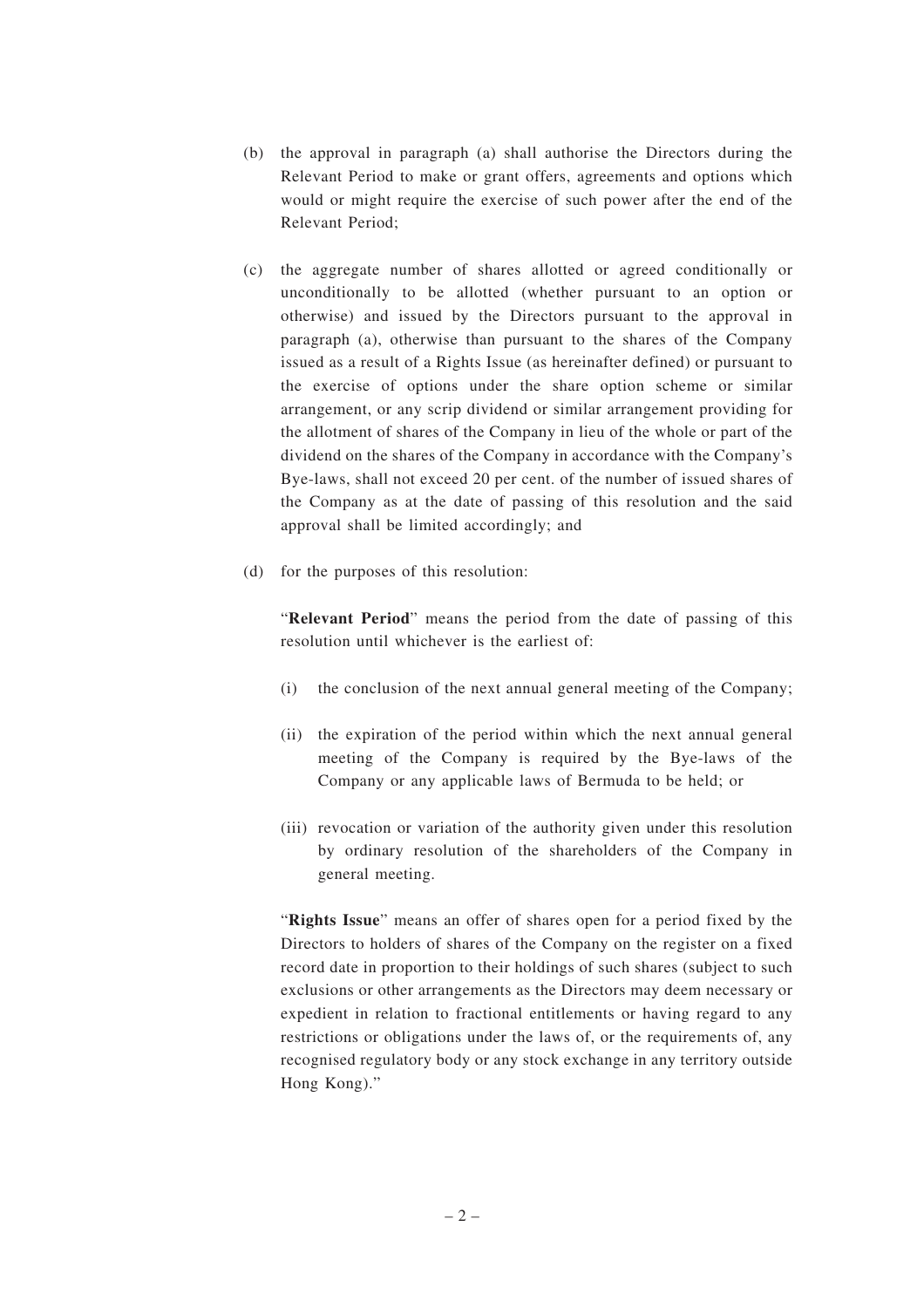#### 4.B. "**THAT**:

- (a) subject to paragraph (b), the exercise by the Directors during the Relevant Period of all the powers of the Company to repurchase its own shares on The Stock Exchange of Hong Kong Limited (the "**Stock Exchange**") or on any other stock exchange on which the securities of the Company may be listed and recognised by the Securities and Futures Commission and the Stock Exchange for this purpose, subject to and in accordance with all applicable laws and requirements of the Rules Governing the Listing of Securities on the Stock Exchange or of any other stock exchange on which the securities of the Company may be listed as amended from time to time, be and is hereby generally and unconditionally approved;
- (b) the aggregate number of shares of the Company to be repurchased by the Company pursuant to the approval mentioned in paragraph (a) during the Relevant Period shall not exceed 10 per cent. of the number of issued shares of the Company as at the date of passing of this resolution and the said approval shall be limited accordingly; and
- (c) the expression "**Relevant Period**" shall for the purposes of this resolution have the same meaning as assigned to it under ordinary resolution 4.A. (d) of this notice."
- 4.C. "**THAT** conditional upon resolutions 4.A. and 4.B. above being passed, the aggregate number of shares of the Company which are repurchased by the Company under the authority granted to the Directors as mentioned in resolution 4.B. above shall be added to the number of shares that may be allotted or agreed conditionally or unconditionally to be allotted and issued by the Directors pursuant to resolution 4.A., provided that the amount of shares repurchased by the Company shall not exceed 10 per cent. of the number of issued shares of the Company as at the date of passing of this resolution."

By order of the Board **IDG Energy Investment Limited WANG Jingbo** *Chairman and Chief Executive Officer*

Hong Kong, 19 July 2019